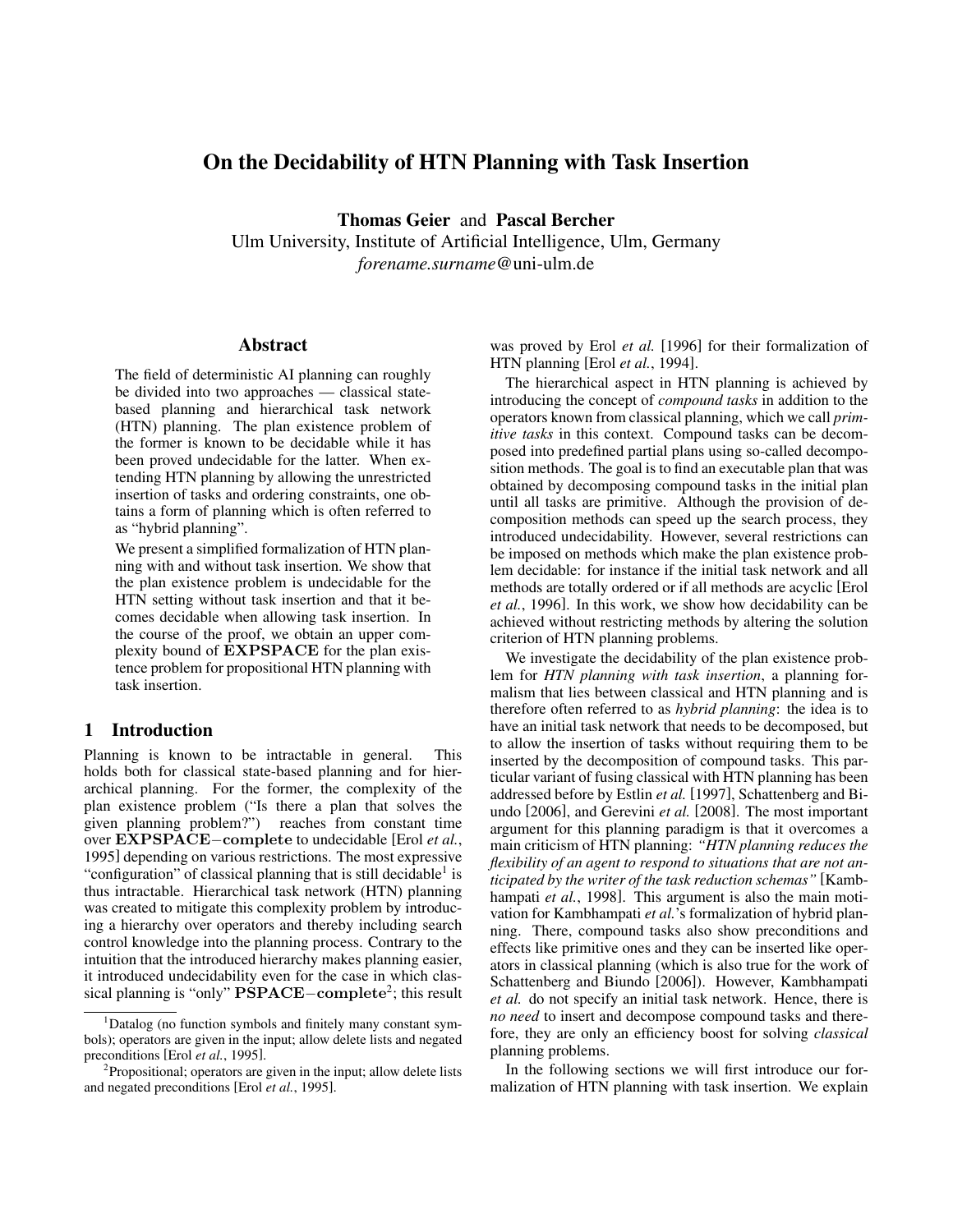why our formalism, although stripped of many technical aspects, is still susceptible to the original proof of undecidability for HTN planning when disallowing insertion of tasks. We then present a result that yields an upper bound on the length of shortest solutions and derive from it an upper complexity bound for the plan existence decision problem. In the end we conclude our paper with a discussion of the presented results.

## 2 Formalism

In this section, we introduce our notion of *HTN planning with task insertion* (or *hybrid planning*, for short). For the sake of simplicity, we base our formalism on a ground state representation. That is, there exist only boolean propositions. The choice effects only the final complexity class but not the decidability, as long as a potential first-order representation does not introduce undecidability on its own, e.g., by the use of functions.

During the rest of the paper, we consider relations and functions as sets of tuples. We use the bar notation for restricting relations and functions. Given a set of tuples  $Q \subseteq$  $R \times R$ , we define  $Q|_X := \{(q_1, q_2) \in Q | q_1, q_2 \in X\}$  and for a function  $f: R \to S$ , we define  $f|_X := \{(r, s) \in f | r \in X\}.$ 

We begin by describing a task network, which represents a generalization of a task sequence in that it is only partially ordered.

**Definition 1** (Task Network). A *task network*  $\tan = (T, \prec, \alpha)$ over a set of task names  $X$  is a tuple, where

- $T$  is a finite and non-empty set of tasks
- $\prec \subseteq T \times T$  is a strict partial order on T (irreflexive, asymmetric, and transitive)
- $\alpha: T \to X$  labels every task with a task name

We write  $TN_X$  for the set of all task networks over the task names in X. Given a task network that  $(T, \prec, \alpha)$  and a set of tasks  $T',$  we define its restriction  $\mathrm{tn}|_{T'}\!:=\!(\overline{T}\cap\overline{T}',\prec|_{T'},\alpha|_{T'}).$ Also we write  $T(\text{tn})$  to refer to the tasks of tn.

Tasks serve the purpose of unique identifiers because task names (like "move" or "open door") may occur multiple times in the same task network. This leads us to the next definition: two task networks are isomorphic if they describe the same arrangement of task names despite using different identifiers.

We define two task networks tn =  $(T, \prec, \alpha)$  and tn' =  $(T', \prec', \alpha')$  as being *isomorphic*, written tn  $\cong$  tn', if and only if there exists a bijection  $\sigma : T \to T'$ , such that for all  $t, t' \in T$  it holds that  $(t, t') \in \prec$  if and only if  $(\sigma(t), \sigma(t')) \in$  $\prec'$  and  $\alpha(t) = \alpha'(\sigma(t)).$ 

Definition 2 (Planning Problem). A *planning problem* is a 6-tuple  $\mathcal{P} = (L, C, O, M, c_I, s_I)$  and

- L, a finite set of *proposition symbols*
- C, a finite set of *compound task names*
- O, a finite set of *primitive task names* with  $C \cap O = \emptyset$
- $M \subseteq C \times TN_{C \cup O}$ , a finite set of *decomposition methods*
- $c_I \in C$ , the *initial task name*
- $s_I \in 2^L$ , the *initial state*

For each  $o \in O$ , (prec $(o)$ , add $(o)$ , del $(o)$ )  $\in 2^L \times 2^L \times 2^L$ is called the operator of  $o$  and consists of a precondition, an add-, and a delete list. By  $\text{tn}_I := (\{t_I\}, \emptyset, \{(t_I, c_I)\})$  we denote a fixed initial task network which consists only of the initial task  $t_I$  mapping to the initial task name  $c_I$ .

HTN planning formalizations usually feature an initial task network instead of only a single initial task name. We would like to note that our choice does not reduce the class of problems that can be expressed.

Both compound and primitive task names will be used to label the elements of task networks. We refer to tasks that are labeled with elements from C and O as *compound tasks* and *primitive tasks*, respectively. We refer to a task network over O as a *primitive task network*.

As during the rest of this paper there is always exactly one planning problem under consideration, we do not write out " $\mathcal{P} = (L, C, O, M, c_I, s_I)$ " each time. Thus, whenever any of the symbols  $L, C, O, M, c_I$ , and  $s_I$  are used, then they are part of the planning problem P.

After we have defined the basic components of a planning problem, we continue by describing how an initial task network can be transformed into a solution by decomposition and task insertion.

The decomposition of a compound task results in its removal from the task network, followed by an insertion of a copy of the method's task network. The ordering constraints on the removed task are inherited by its replacement tasks (cf. the set  $\prec_X$  in the next definition).

**Definition 3** (Decomposition). A method  $m = (c, \text{tn}_m)$  decomposes a task network tn<sub>1</sub> =  $(T_1, \prec_1, \alpha_1)$  into a new task network tn<sub>2</sub> by replacing task t, written tn<sub>1</sub>  $\overrightarrow{t,m}$  tn<sub>2</sub>, if and only if  $t \in T_1$ ,  $\alpha_1(t) = c$ , and there exists a task network  $\tan' = (T', \prec', \alpha')$  with  $\tan' \cong \tan_m$  and  $T' \cap T = \emptyset$ , and<sup>3</sup>

$$
\begin{aligned} \text{tn}_2 &:= \left( (T_1 \setminus \{t\}) \cup T', \prec_1 \cup \prec' \cup \prec_X, \alpha_1 \cup \alpha' \right) \text{ with } \\ \prec_X &:= \{ (t_1, t_2) \in T_1 \times T' \mid (t_1, t) \in \prec_1 \} \cup \\ & \{ (t_1, t_2) \in T' \times T_1 \mid (t, t_2) \in \prec_1 \} \end{aligned}
$$

Given a planning problem P, we write  $tn_1 \rightarrow_D^* tn_2$ , if  $tn_2$ can be decomposed from  $tn_1$  by an arbitrary number of decompositions using methods from M.

Note that  $\rightarrow_D^*$  is reflexive and transitive. Also note that the constructed set of ordering constraints  $\prec_1 \cup \prec' \cup \prec_X$  is again a strict partial order.

Other formalizations of hybrid planning complement decomposition with the insertion of both primitive and compound tasks, where compound tasks also show preconditions and effects [Kambhampati *et al.*, 1998; Schattenberg and Biundo, 2006]. Since the result of inserting a compound task can be simulated by inserting a decomposed version directly, we only allow the insertion of primitive tasks.

**Definition 4** (Task Insertion). Given a task network  $tn_1$  =  $(T_1, \prec_1, \alpha_1)$  and a primitive task name o, then a task network  $tn_2$  can be obtained from  $tn_1$  by insertion of  $o$ , if and only if  $t_{n_2} = (T_1 \cup \{t\}, \prec_1, \alpha_1 \cup \{(t, o)\})$  for some  $t \notin T_1$ .

 $3$ For correctness, ordering and labeling of tn<sub>2</sub> must be restricted to  $(T_1 \setminus \{t\}) \cup T'$ ; omitted for better readability.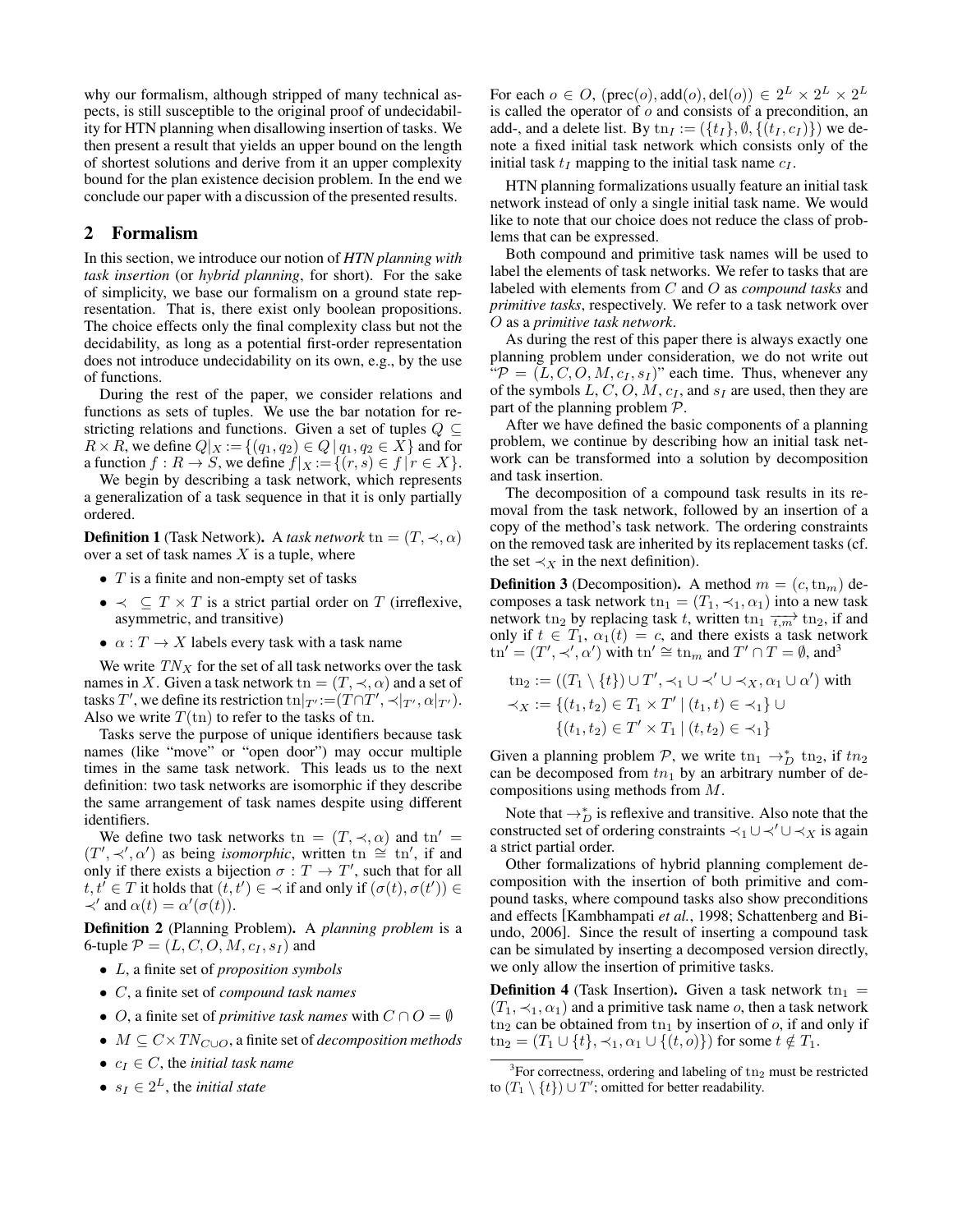A task network tn<sub>2</sub> =  $(T_1, \prec_2, \alpha_1)$  can be obtained from tn<sub>1</sub> by insertion of an ordering constraint  $(t, t')$ , if and only if  $t, t' \in T_1$  and  $\prec_2$  is minimal and a strict partial order such that  $\prec_1 \cup \{(t, t')\} \subseteq \prec_2$ .

Given a planning problem  $P$ , we say that tn<sub>2</sub> can be obtained from tn<sub>1</sub> via *task insertion*, written tn<sub>1</sub>  $\rightarrow^*_I$  tn<sub>2</sub>, if tn<sub>2</sub> can be obtained from  $tn_1$  by an arbitrary number of insertions of orderings and primitive task names from O.

Note that  $\rightarrow_I^*$  is reflexive and transitive.

Definition 5 (Executable Task Network). Given a planning problem P, then a task network tn =  $(T, \prec, \alpha)$  is *executable in state*  $s \in 2^L$ , if and only if it is primitive and there exists a linearization of its tasks  $t_1, \ldots, t_n$  that is compatible with  $\prec$  and a sequence of states  $s_0, \ldots s_n$  such that  $s_0 = s$  and  $prec(\alpha(t_i)) \subseteq s_{i-1}$  and  $s_i = (s_{i-1} \setminus del(\alpha(t_i))) \cup add(\alpha(t_i))$ for all  $1 \leq i \leq n$ . We call  $s_n$  *the state generated by tn.* 

**Definition 6** (Solution). A task network tn<sub>S</sub> is a solution to a planning problem  $P$ , if and only if (1) tn<sub>S</sub> is executable in  $s_I$  and (2) tn<sub>I</sub>  $\rightarrow_D^*$  tn<sub>S</sub> for tn<sub>S</sub> being an *HTN* solution to  $P$  or (2') there exists a task network tn<sub>B</sub> such that  $\tan I \rightarrow_D^*$  tn<sub>B</sub>  $\rightarrow_I^*$  tn<sub>S</sub> for tn<sub>S</sub> being a *hybrid* solution to P.  $Sol_{HTN}(\mathcal{P})$  and  $Sol_{HYBRID}(\mathcal{P})$  denote the set of all HTN and hybrid solutions of P, respectively.

For the purpose of this paper, we refer to *hybrid solutions* as *solutions* and use the term *HTN solutions* if necessary.

Note that the presented hybrid formalism is capable of capturing ground classical planning. The only missing piece in comparison to classical planning is the goal condition. This can be simulated by having an initial task network that forces an artificial final task, carrying the goal condition in its precondition as the last task in every solution.

# 3 On the (Un-)Decidability of HTN Planning

When using the HTN solution criterion, we talk about HTN planning, rather than hybrid planning. Although our formalization of HTN planning is inspired by Erol *et al.*'s formalization [1994], it is still a simplification of the latter. As we are going to show the decidability of our hybrid planning formalism, the question arises whether this is due to these simplifications or due to the addition of task insertion. To address this question we reproduce Erol *et al.*'s proof of the undecidability of the plan existence problem for HTN planning [Erol *et al.*, 1996] using *our* formalization, which requires only minor adaptations. In particular, their proof relies on the usage of truth constraints, which are not available in our formalization. And it turns out that they are not necessary for the proof.

We begin by defining the plan existence problem for HTN planning as the set of planning problems that possess an HTN solution, i.e., PLAN-EXISTENCE $_{\text{HTN}}$  := { $\mathcal{P}$  | P is a planning problem and  $Sol_{\text{HTN}}(\mathcal{P}) \neq \emptyset$ .

### Theorem 1. *PLAN-EXISTENCE<sub>HTN</sub>* is undecidable

The proof bases on the fact that one can imitate the production rules of context-free grammars (CFGs) by using decomposition methods. We reduce the undecidable question of whether the languages of two CFGs have a non-empty intersection [Hopcroft *et al.*, 2000, page 407] to the plan existence problem. The idea is to start with a task network that contains the start symbols from both grammars in parallel. These are decomposed into words from the respective grammar's language. The pre- and postconditions of the primitive tasks enforce a final plan in which the symbols of both words are mixed together like the teeth of a zipper. This allows us to ensure that the decomposed task network is executable if and only if the produced words are equal.

*Proof.* Let  $G_1, G_2$  be two CFGs in Chomsky normal form (each rule has either the form  $X \rightarrow YZ$  or  $X \rightarrow a$ , where X, Y, and  $Z$  are non-terminals and  $a$  is a terminal) defined over the same set of terminal symbols  $\Sigma$ . For  $i \in \{1, 2\}$ , we denote by  $\Gamma_i$  the non-terminal symbols of  $G_i$  with  $S_i \in \Gamma_i$  being the start symbol of  $G_i$ . We assume  $\Gamma_1 \cap \Gamma_2 = \emptyset$  and define  $\Gamma := \Gamma_1 \cup \Gamma_2$ . By  $L(G_i)$  we denote the language generated by  $G_i$  and assume  $\varepsilon \notin L(G_1) \cup L(G_2)$ . We refer to the grammar rules of  $G_i$  by  $R_i$  and set  $R:=R_1\cup R_2$ . We construct  $\mathcal{P} = (L, C, O, M, c_I, s_I)$  with  $c_I \notin \Gamma$  as follows:

- $\bullet$   $L := \{turn_{G_1}, turn_{G_2}\} \cup \Sigma$
- $C := \Gamma \cup \{c_I\}, O := \{G_i^a \mid a \in \Sigma, i \in \{1, 2\}\} \cup \{F\}$

• 
$$
M := \{(c_I, \text{tn})\} \cup \{ (X, \text{tn}_{X \to YZ}) \mid X \to YZ \in \mathbb{R} \} \cup \{ (X, \text{tn}_{X \to a}) \mid X \to a \in \mathbb{R}_i, i \in \{1, 2\} \}, \text{ where } \text{tn} := (\{s_1, s_2, f\}, \{(s_1, f), (s_2, f)\}, \text{tn}_{X \to YZ} := (\{t, t'\}, \{(t, t')\}, \{(t, Y), (t', Z)\}) \text{tn}_{X \to a} := (\{t\}, \emptyset, \{(t, G_i^a)\}) \bullet s_I := \{turn_{G_1}\} \}
$$

The operator of  $G_1^a \in O$  is defined as  $({\{turn_{G_1}\}, \{turn_{G_2}, a\}, \{turn_{G_1}\})}$  and that of  $G_2^a \in O$ as  $({\{turn_{G_2}, a\}, \{turn_{G_1}\}, \{turn_{G_2}, a\})$ , respectively. This construction ensures strict turn-taking and a matching of the produced words. The operator of *F* is defined as  $({\{turn_{G_1}\}, \emptyset, \emptyset})$ ; it ensures that the plan finishes with an operator of the second grammar. By construction, there is a word  $\omega \in L(G_1) \cap L(G_2)$  if and only if P has a solution.  $\Box$ 

We have shown that one can express the CFG intersection problem within our HTN formalization, thus proving the undecidability of our planning formalism without insertion. Please note that a solution to the same planning problem using the *hybrid* solution criterion can produce solutions which do *not* correspond to words in the intersection of  $L(G_1)$  and  $L(G_2)$  due to the the arbitrary insertion of tasks.

# 4 On the Decidability of HTN Planning with Task Insertion

We now present our proof that yields an upper bound on the length of shortest solutions to a given planning problem. The following paragraph summarizes its main idea.

Suppose there exists a solution  $\text{tn}_S$ . This solution features a decomposition  $\text{tn}_B$  of the initial task network. In analogy to the pumping lemma for CFGs [Hopcroft *et al.*, 2000, page 274 ff.], we show that there exists also a "short" decomposition  $\text{tn}_B'$ . It is obtained by "pumping-down"  $\text{tn}_B$ , removing all parts that were produced by cycles in the decomposition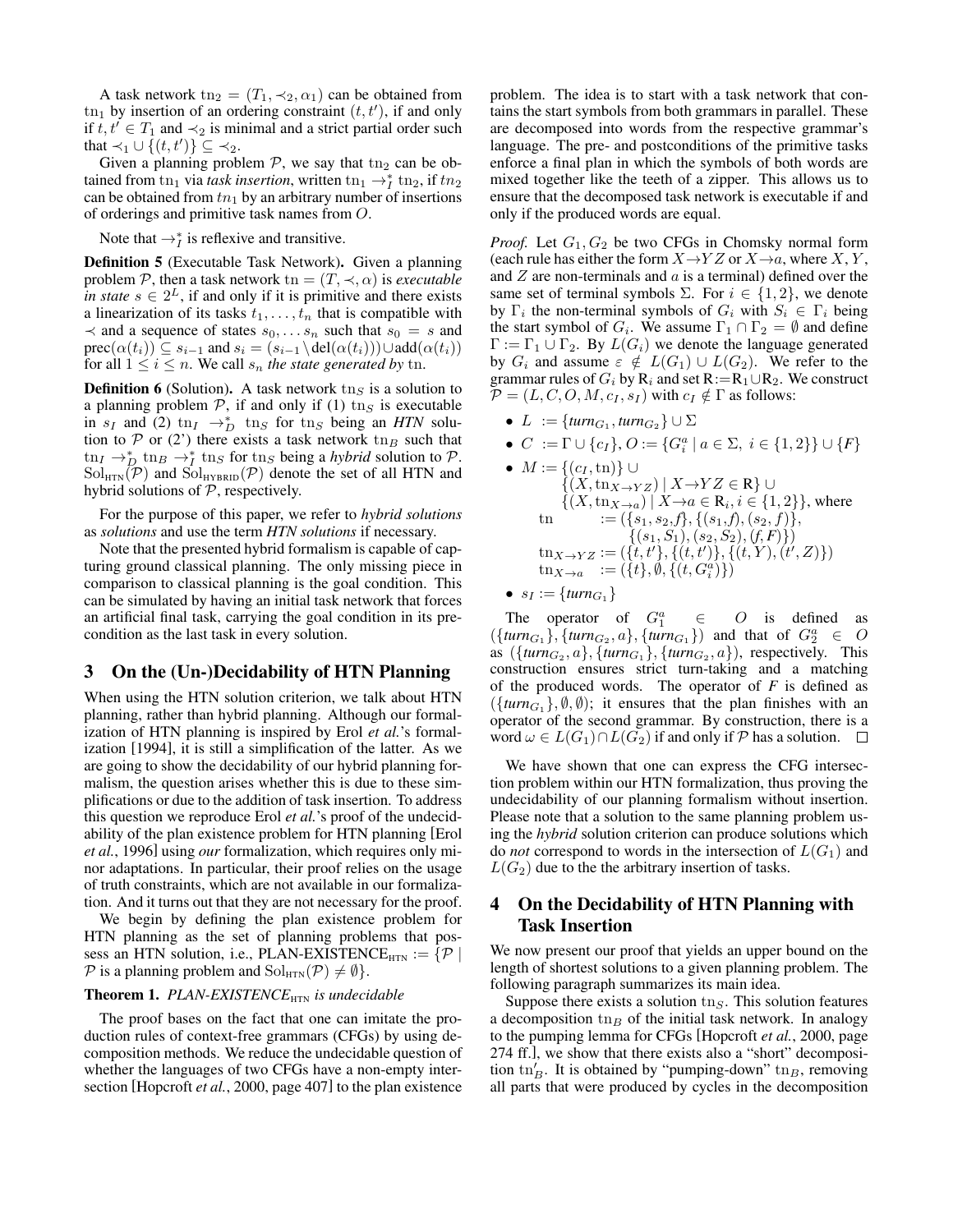process. We show that  $\text{tn}_B'$  can be developed into  $\text{tn}_B$  by task insertion, which in turn can be developed into  $\text{tn}_S$ .

Further we provide an upper bound on the number of tasks that must be inserted in order to turn a given task network into a solution, if possible. Applying this result to the short decomposition  $\text{tn}_B^{\prime}$ , we can prove the existence of a short solution  $\text{tn}_S'$ . So in order to decide whether a solution to a planning problem exists, it suffices to check all task networks of a certain size.

### 4.1 Representing Task Decomposition

This section transfers the idea of a parse tree from formal grammars to the area of task network decompositions, where we call it a *decomposition tree*. It is a representation of how the initial compound task can be decomposed into a primitive task network.

Definition 7 (Decomposition Tree). Given a planning problem P, then a *decomposition tree*  $g = (T, E, \prec, \alpha, \beta)$  is a five-tuple with the following properties.  $(T, E)$  is a tree with nodes  $T$  and directed edges  $E$  pointing towards the leafs. There is a strict partial order defined over the nodes, given by  $\prec$ . The nodes are labeled with task names by  $\alpha : T \to C \cup O$ . Additionally  $\beta : T \to M$  labels inner nodes with methods.

We write  $T(q)$  to refer to the tasks of g and  $ch(q, t)$  to refer to the direct children of  $t \in T(g)$  in g.

The following definition states under which circumstances a decomposition tree encodes a decomposition of the initial compound task. Note that a task network resulting from such a decomposition is *not* necessarily executable.

Definition 8 (Validity of Decomposition Tree). A decomposition tree  $g = (T, E, \prec, \alpha, \beta)$  is *valid* with respect to a planning problem  $P$ , if and only if the root node of g is labeled with the initial task name  $c_I$  and for any inner node t, where  $(c, \text{tn}_m) := \beta(t)$ , the following holds:

1. 
$$
\alpha(t) = c
$$

- 2. the task network induced in g by  $ch(g, t)$  and  $t n_m$  are isomorphic, i.e.,  $(ch(g, t), \prec | ch(g, t), \alpha | ch(g, t)) \cong \text{tn}_m$
- 3. for all  $t' \in T$  and all  $c' \in ch(g, t)$  it holds that

(a) if 
$$
(t, t') \in \prec
$$
 then  $(c', t') \in \prec$   
(b) if  $(t', t) \in \prec$  then  $(t', c') \in \prec$ 

4. there are no ordering constraints in  $\prec$  other than those demanded by either 2. or 3.

The first criterion ensures the applicability of the methods, the inner nodes are labeled with; the second criterion ensures that the method's task networks are correctly represented within the decomposition tree; and the third criterion ensures the inheritance of ordering constraints as demanded by Definition 3. Please note that every task is uniquely used by g, as we require  $(T, E)$  to be a tree.

Definition 9 (Yield of Decomposition Tree). The yield of a decomposition tree  $g = (T, E, \prec, \alpha, \beta)$ , written yield $(g)$ , is a task network defined as follows. Let  $T' \subseteq T$  be the set of all leaf nodes of g. Then,  $yield(g) := (T', \alpha|_{T'}, \prec |_{T'})$ .

Proposition 1. *Given a planning problem* P*, then for any task network* tn ∈  $TN_{C∪O}$  *the following holds. There exists a valid decomposition tree g with* yield $(g) = \text{tn}$ *, if and only if* tn<sub>I</sub>  $\rightarrow_D^*$  tn.

*Proof Sketch.* For the forward implication, make an induction over the number of inner nodes of  $q$ . Note that each inner node corresponds to one method application. As base case, we have the valid decomposition tree without inner nodes, that must consist of only one task that is labeled with  $c_I$  and hence its yield is the initial task network  $tn<sub>I</sub>$ . For the inductive step, fix a valid decomposition tree g with  $n + 1$  inner nodes. Let t be an inner node, for which all children  $ch(q, t)$ are leafs. Then consider the tree  $g'$  which has all children of t removed. Show that  $g'$  is valid based on the validity of g. Then show that yield $(g')$   $\overrightarrow{t, \beta(t)}$  yield $(g)$ .

For the backward implication, make an induction over the length of the decomposition sequence. The base case holds due to the reflexivity of  $\rightarrow_D^*$ . In the inductive step, construct the tree by adding newly inserted tasks as children of the replaced task.  $\Box$ 

Given a decomposition tree  $g = (T, E, \prec, \alpha, \beta)$  and a node  $t \in T$ , we define the subtree of g induced by t, written g[t], as  $g[t] := (T', E', \prec|_{T'}, \alpha|_{T'}, \beta|_{T'})$ , where  $(T', E')$  is the subtree in  $(T, E)$  that is rooted at t. We now define the operation of replacing a subtree by another subtree.

The result of this operation as defined by us is only reasonable for our particular use-case. A general subtree substitution operation would have to create an isomorphic copy of the inserted subtrees, which we have omitted for simplicity.

**Definition 10** (Subtree Substitution). Let  $g = (T, E, \prec, \prec)$  $(\alpha, \beta)$  be a decomposition tree and  $t_i, t_j \in T$  be two nodes of g. If  $t_i$  is the root node of g, then we define the result of the subtree substitution on  $g$  that substitutes  $t_i$  by  $t_j$ , written  $g[t_i \leftarrow t_j]$ , as  $g[t_i \leftarrow t_j] := g[t_j]$ ; otherwise,  $g[t_i \leftarrow t_j] := (T', E', \prec|_{T'}, \alpha|_{T'}, \beta|_{T'})$  with

- $T' := (T \setminus T(g[t_i])) \cup T(g[t_j])$
- $E' := E|_{T'} \cup \{(p, t_j)\}\text{, where } p \text{ is the parent node of } t_i$

The following proposition states that the result of a subtree substitution still describes decompositions if applied under the right circumstances. Also refer to Figure 1 for an illustration of the operation.

**Proposition 2.** *Given a valid decomposition tree*  $g = (T, E, \mathcal{E})$  $\prec, \alpha, \beta$ ) *with respect to a planning problem* P *and two nodes*  $t_i \in T$ ,  $t_j \in T(g[t_i])$  with  $\alpha(t_i) = \alpha(t_j)$ , then  $g[t_i \leftarrow t_j]$  is *also a valid decomposition tree with respect to* P*.*

*Proof Sketch.* We have to show that  $g' := g[t_i \leftarrow t_j] =$  $(T', E', \prec', \alpha', \beta')$  is still a tree, its root node is labeled with  $c_I$ , and that  $\prec$  is minimal such that the first three criteria of Definition 8 hold for all inner nodes of  $g'$ . For the remainder, let  $p \in T$  be such that  $(p, t_i) \in E$ .

For the special case of the subtree substitution, in which  $t_i$ is the root node of g, there is nothing to show, since  $g' = g[t_j]$ is clearly a valid decomposition tree with respect to  $P$ . Thus, let  $t_i$  be different from the root node. It is also easy to see that  $g'$  is a tree and its root node is labeled with  $c_I$ .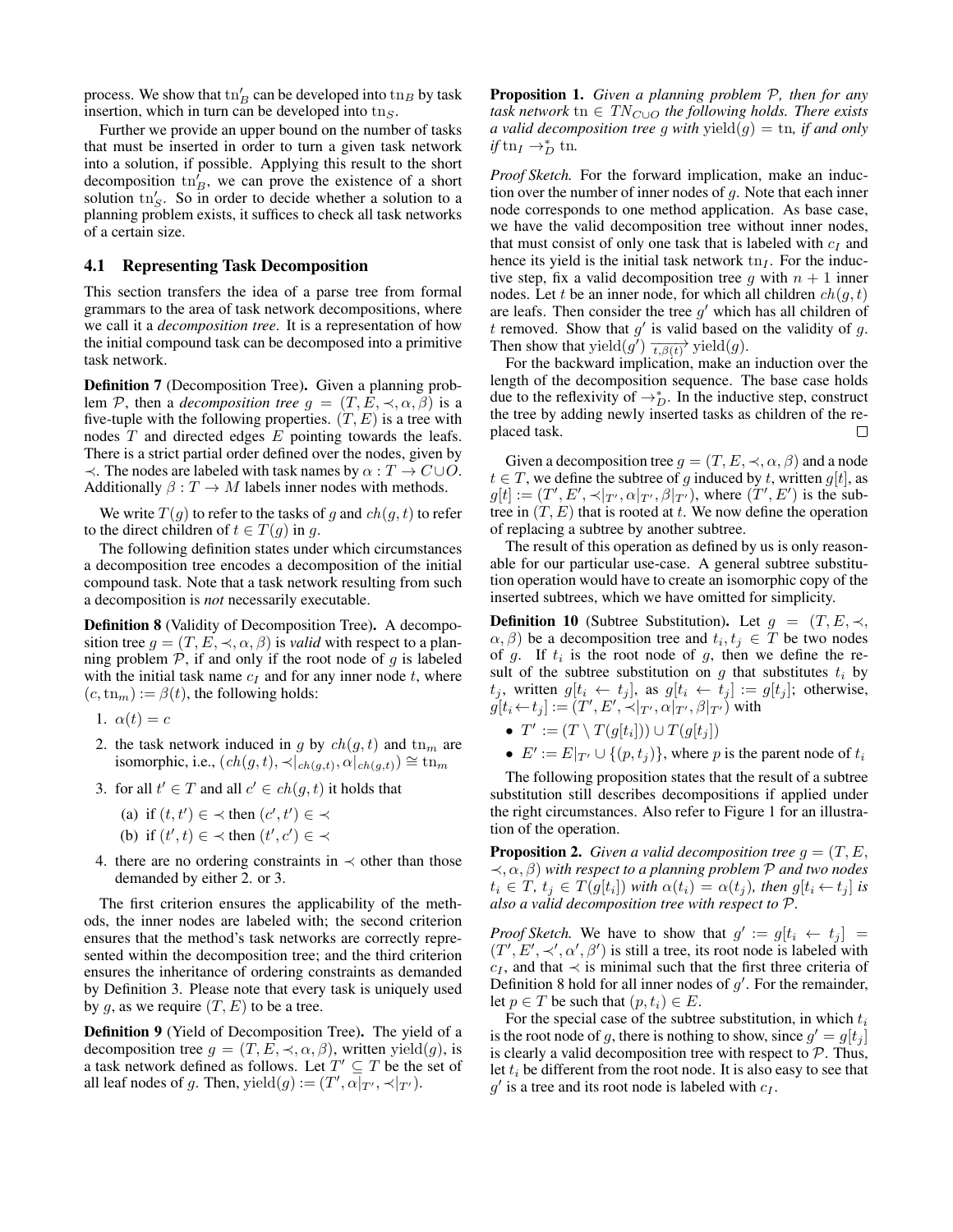

Figure 1: On the left, a decomposition tree q is depicted. The result of the subtree substitution that replaces the subtree below  $t_i$  with the subtree below  $t_j$  is shown on the right. The gray area inside  $g$  corresponds to the tasks that get removed during the substitution. Note how the subtree substitution affects the yield of the tree by removing the contribution of the gray area.

Criterion 1 holds for all inner nodes of  $g'$  as both  $\alpha'$  and  $\beta'$ are defined on the same nodes and  $\alpha' \subseteq \alpha$  and  $\beta' \subseteq \beta$ .

For criterion 2, we fix some inner node  $t \in T'$  and consider the two cases that either  $t \neq p$  or  $t = p$ . The case in which  $t \neq$ p is straight forward as the task network induced by  $ch(g, t)$ in g is the same as the one induced by  $ch(g', t)$  in g'. If  $t = p$ , the induced task network in  $g'$  is still isomorphic to the one in g, because we substituted  $t_i$  by  $t_j$  and  $\alpha(t_i) = \alpha(t_j)$ .

To show criterion 3 (considering only 3a, as 3b is analogous), take some ordering constraint  $(t, t')$  in  $\prec'$ . It must also occur in  $\prec$  and thus  $(c', \bar{t}') \in \prec$  for all children c' of t. Show  $(c', t') \in \prec'$  if  $c' \neq t_i$  and  $(t_j, t') \in \prec'$ , otherwise.

Proving the minimality of  $\prec'$  is the most difficult part. We have to show for each  $(t_1, t_2) \in \prec'$  that it is required by criterion 2 or 3. Consider the cases that  $(t_1, t_2) \in \prec$  is originally produced by criterion 2 (case I) or 3 (case II).

For case I, show that as a consequence  $(t_1, t_2)$  is required in ≺' because of criterion 2 with special treatment for  $t_1, t_2$  ∈  $ch(g', p)$ . Intuitively all decompositions in g' have counterparts in g and they produce the same ordering in both trees.

For proving case II (again, we consider only 3a), let  $(c', t') := (t_1, t_2)$ . We know that there exists a node  $t \in T$ with  $(t, c') \in E$  and  $(t, t') \in \prec$ , as this is the antecedent of criterion 3a. Now consider the cases of  $t \in T'$  (case IIa) and  $t \notin T'$  (case IIb). The proof for case IIa is straight forward. For case IIb, we can conclude that  $c' = t_j$  since  $t_j$  is the only node in g' that has lost its parent in g. Show that  $(p, t') \in \prec'$ and use this as premise to apply criterion 3a in order to show that  $(c', t')$  must be in  $\prec'$ .

 $\Box$ 

#### 4.2 Bounding Solution Sizes by Eliminating Cycles

In order to prove our main theorem, which establishes a size limit on the smallest solution of a planning problem, we first need to prove three lemmas. The first one allows us to shorten a decomposition sequence that contains a cycle over compound task names. When doing so, we remain able to recreate via task insertion what has been removed. This result is used by the second lemma to give an upper bound on the size of shortest task networks originated from decomposition that can possibly be developed to a solution. Then the third lemma allows us to find a limit to the number of tasks that have to be inserted in order to turn a given task network into a solution.

The proof of the first lemma uses the idea of the proof of the pumping lemma for CFGs to claim the existence of a shorter version of a given decomposition.

Lemma 1. *Given a planning problem* P *and a primitive task network* tn *with valid decomposition tree* g*, for which there exists a path*  $t_1, \ldots, t_n$  *in* g *with*  $\alpha(t_i) = \alpha(t_j)$  *for some i and j with*  $i < j \leq n$  *(the path contains a cycle). Then it holds that*  $\tan_I \rightarrow_D^*$  yield $(g[t_i \leftarrow t_j]) \rightarrow_I^*$  tn.

*Proof.* Fix the premises from the lemma. We notice that the conditions for applying Proposition 2 are given. Thus, we can state that  $g[t_i \leftarrow t_j]$  is valid. Therefore it generates a task network, name it th $\alpha' = (T', \prec', \alpha')$ , that can be obtained from tn<sub>I</sub> by decomposition. It remains to show that tn'  $\rightarrow_I^*$ tn. Since tn' consists of the leafs of  $g[t_i \leftarrow t_j]$  and tn =  $(T, \prec, \alpha)$  is induced by the leafs of g, and the substitution only takes away nodes and ordering constraints from  $g$  and does not create new leaf nodes, clearly  $T' \subseteq T$  and  $\prec' \subseteq \prec$ and also  $\alpha|_{T'} = \alpha'$ . We can thus obtain tn from tn' by adding additional tasks and ordering constraints. П

By using this result repeatedly, we are now able to remove all cycles from a decomposition tree. This makes it possible to formulate an upper bound on the size of the tree and thus of the generated task network.

Lemma 2. *Given a planning problem* P*, then for every task network* tn *with*  $\tan_{I} \rightarrow_{D}^{*}$  tn, *there exists a task network* tn<sup>'</sup>  $\|with \operatorname{tn}_I \to_D^* \operatorname{tn}' \to_I^* \operatorname{tn}$  and  $|T(\operatorname{tn}')| \leq b^{|C|}$ , where *b* is the *number of tasks inside the largest task network of the methods from* M*.*

*Proof.* Fix a planning problem  $P$  and a task network tn with  $\tan I \rightarrow_D^*$  tn. Fix a decomposition tree g of tn. If g contains a cycle on one of its paths (i.e., two nodes labeled with the same compound task symbol), then Lemma 1 allows us to remove it, obtaining a new decomposition tree  $g_1$  and corresponding task network  $tn_1 = yield(g_1)$  with  $tn_I \rightarrow_D^* tn_1 \rightarrow_I^* tn$ .

As long as the new decomposition tree still contains a cycle, we can repeat the procedure. By doing so, we obtain a sequence of decomposition trees  $g_1, \ldots, g_n$  and corresponding task networks  $\text{tn}_1, \ldots, \text{tn}_n$ . The last decomposition tree  $g_n$  does not contain a cycle on any of its paths. The sequence is finite, since every subtree substitution removes at least one task, thus  $n \leq |T(g)|$ . For the sequence of task networks, it holds that  $\text{tn}_I \to_D^* \text{tn}_n \to_I^* \text{tn}_{n-1} \to_I^* \dots \to_I^*$  $\tan_1 \rightarrow_I^*$  tn and by the transitivity of task insertion we get  $\tan I \rightarrow_D^*$  tn<sub>n</sub>  $\rightarrow_I^*$  tn. We choose tn<sub>n</sub> as the tn' from the lemma. It remains to show the size bound  $|T(\text{tn}_n)| \leq b^{|C|}$ .

The size of  $t_{n}$  is limited because its decomposition tree  $g_n$  contains no cycle on any of its paths and is thus bounded in depth by  $|C|$ . Taking the maximal branching factor b of g,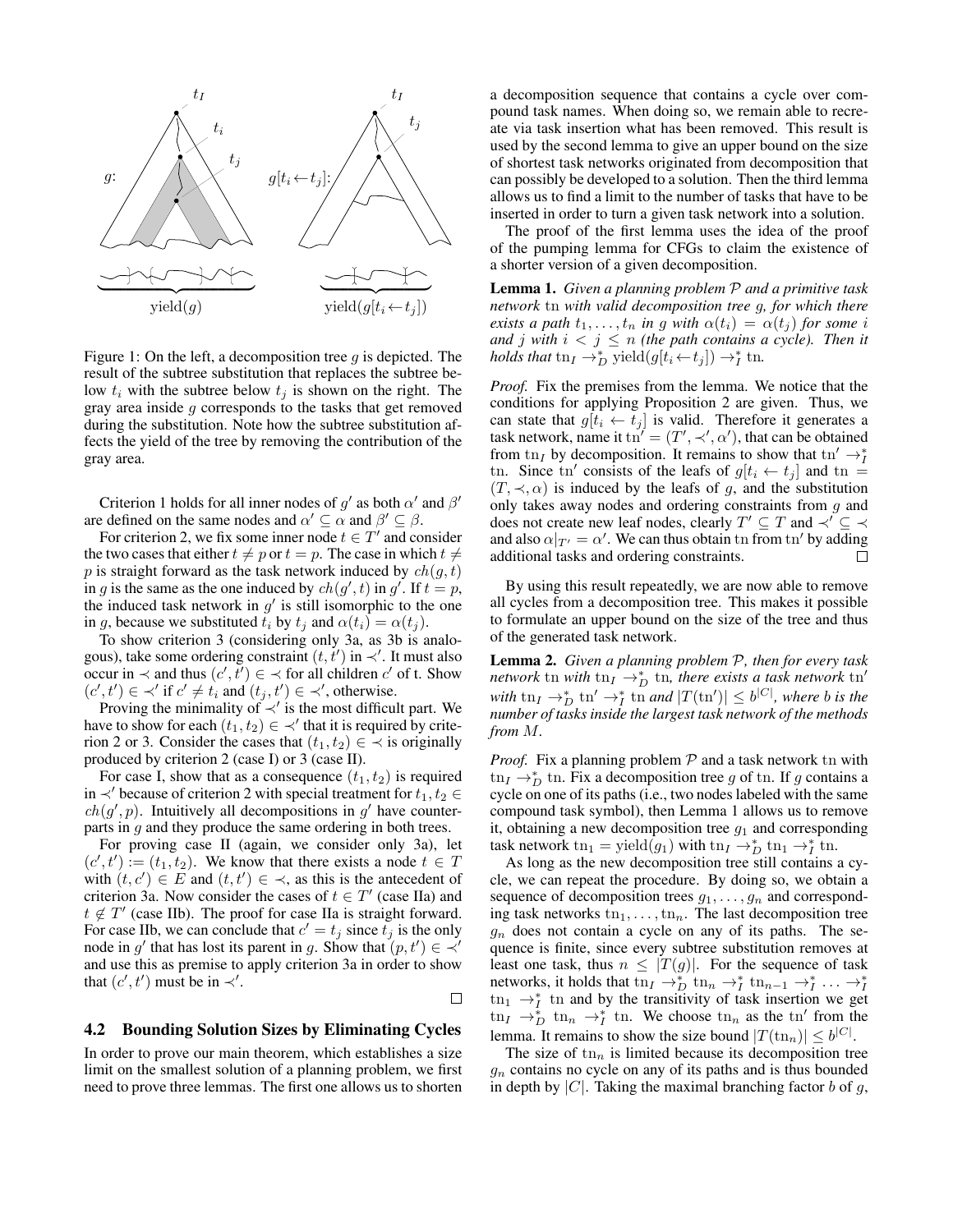we get an upper bound of  $b^{|C|}$  of the number of leaf nodes of tn<sub>n</sub> and thus on the number of tasks of tn<sub>n</sub> = yield(*g*).  $\Box$ 

While the first two lemmas have somehow tamed the decomposition aspect of the solution criteria, we still need to care for executability. The idea is to take the tasks that have been introduced by decomposition and connect them in an executable way by using task insertion. Thus we obtain one classical planning problem for each task inside the decomposed task network.

**Proposition 3.** Let  $P$  be a planning problem and  $s, s' \in 2^L$ . *If there exists a task network* tn *which is executable in* s *and generates* s', then there is also a task network tn' which is *executable in s, generates s', and*  $|T(\text{tn'})| \leq 2^{|L|}$ *.* 

*Proof.* As the size of the state space induced by  $P$  is  $2^{|L|}$ , each task network longer than this value must traverse at least one state twice and hence must contain a cycle in the task sequence which can simply be omitted.  $\Box$ 

Lemma 3. *Given a planning problem* P *and a task network* tn, that can be developed into a solution  $\text{tn}_S \in \text{Sol}_{\text{HYBRID}}(\mathcal{P})$ *via task insertion*  $\text{tn}_{f} \rightarrow^*_{I} \text{tn}_{S}$ , then there exists a solution  $\tan_S' \in \text{Sol}_{\text{HYBRID}}(\mathcal{P})$  *with*  $|T(\text{tn}'_S)| \leq |T(\text{tn})| (2^{|L|} + 1)$ *.* 

*Proof.* Since tn<sub>S</sub> is a solution to  $P$ , there exists an executable linearization Lin<sub>S</sub> of its tasks. Let Lin :=  $t_1, t_2, \ldots, t_n$  be the tasks of tn ordered as they appear inside  $\text{Lin}_S$ . Let  $s_i$ and  $s_i'$  be the states before and after the execution of  $t_i$  when applying  $\text{Lin}_S$  to the initial state  $s_I$ .

In order to develop Lin into an executable task sequence, we need to find the  $n - 1$  task networks  $\text{tn}_i$  that transform  $s'_i$ into  $s_{i+1}$  for  $0 < i < n-1$  and the task network tn<sub>0</sub> that transforms  $s_I$  into  $s_1$ . Proposition 3 tells us that we can find such task networks containing at most  $2^{|L|}$  many tasks each, if these problems are solvable at all. And we can use  $\text{Lin}_S$  as a witness, that they are solvable.

Putting it all together, we can construct a solution task network illustrated by the sequence  $\text{tn}_0t_1\text{tn}_1t_2 \ldots \text{tn}_{n-1}t_n$ . This task network contains at most  $n2^{|L|} + n$  many tasks and can be constructed from tn via task insertion.  $\Box$ 

Theorem 2. *Given a planning problem* P *with*  $Sol_{HYBRID}(\mathcal{P}) \neq \emptyset$ , then there exists a solution  $\operatorname{tn}_S^*$  ∈ Sol<sub>HYBRID</sub>( $\mathcal{P}$ ) *with*  $|T(\operatorname{tn}_S^*)|$  ≤  $b^{|C|}(2^{|L|} + 1)$ *, where* b *is the number of tasks inside the largest task network of the methods from* M*.*

*Proof.* A graphical presentation of this proof is given in Figure 2. Fix a solution tn<sub>S</sub>  $\in$  Sol<sub>HYBRID</sub> $(\mathcal{P})$ . There exists a task network tn<sub>B</sub> with tn<sub>I</sub>  $\rightarrow_D^*$  tn<sub>B</sub> and tn<sub>B</sub>  $\rightarrow_I^*$  tn<sub>S</sub> because of the solution criteria. This task network marks the boundary between the decomposition part and the insertion part of the planning process. By Lemma 2 there exists a (not necessarily different) task network  $\text{tn}'_B$  with  $\text{tn}_I \rightarrow_D^* \text{tn}'_B \rightarrow_I^* \text{tn}_B$  and  $|T(\text{tn}_B')| \leq b^{|C|}$ . Because of transitivity of task insertion, from  $\text{tn}_B' \to_l^* \text{tn}_B \to_l^* \text{tn}_S$ , it follows that  $\text{tn}_B' \to_l^* \text{tn}_S$ .

Using Lemma 3, from  $\text{tn}'_B \to^* I$  tn<sub>S</sub>, it follows that there exists a solution  $\tan_S^*$  with  $|T(\tan_S^*)| \leq |T(\tan_B^*)| (2^{|L|} + 1)$ and thus  $|T(\text{tn}_S^*)| \le b^{|C|} (2^{|L|} + 1)$ .  $\Box$ 



Figure 2: This figure shows how the proof of Theorem 2 constructs a small solution  $\text{tn}_S^*$  from a large solution  $\text{tn}_S$ . The task network tn $_B$  marks the boundary between task decomposition and task insertion. The length of the arrows corresponds to the number of applied modifications, and thus correlates to the size of the resulting task network.

### 4.3 Complexity Results

In this section we will put the previous results to use in order to obtain an upper complexity bound of EXPSPACE for the plan existence problem for propositional, hybrid planning.

First we are going to define two decision problems. As usual, these are represented by subsets of words over a given alphabet  $\Sigma$ . We do not deal with the problem of encoding the syntactical structures, such as task networks or problems, into words over  $\Sigma$ . It is assumed that this process and the rejection of malformed inputs is feasible and does not add to the complexity of the problem. We denote the length of the description of an object X in  $\Sigma$  by  $|X|_{\Sigma}$ . As a remark about task networks, note that the description of a task network tn is bounded by  $O(|T(\text{tn})|^2)$  because of the possible number of ordering constraints.

We define the decision problem  $SOLUTION_{HYBRID}$  as all tuples of a planning problem and a corresponding hybrid solution, i.e., SOLUTION<sub>HYBRID</sub> := { $(\mathcal{P}, \text{tn})$  | P is a planning problem and tn  $\in$  Sol<sub>HYBRID</sub> $(\mathcal{P})$ . Then we can state the following proposition.

# Proposition 4. *SOLUTION*<sub>HYBRID</sub> ∈ PSPACE.

*Proof.* Take as input the tuple  $(\mathcal{P}, \text{tn})$ . Since we demand that a task network may not be empty, the application of a decomposition to a task network never decreases its number of tasks  $|T(\text{tn})|$ . This means that during a decomposition tn<sub>1</sub>  $\rightarrow_D^*$  tn<sub>2</sub>, the intermediate task networks never exceed pol( $\left|\tan_{2}\right|_{\Sigma}$ ). Obviously the same holds for a sequence of insertions. We can thus state the following nondeterministic algorithm, that runs in polynomial space in the size of  $|(\mathcal{P}, \text{tn})|_{\Sigma}$  and thus in **PSPACE**. (1) Check if tn is executable in  $s_I$ ; reject if not. (2) The following works in-place: non-deterministically decompose  $\text{tr}_I$  into a primitive task network tn' with size of at most  $pol(|tn|_{\Sigma})$ ; then, non-deterministically insert tasks and ordering constraints not violating this size bound; check if tn was produced; accept if so, otherwise reject. П

We define the plan existence problem for hybrid planning as the set of planning problems that possess a